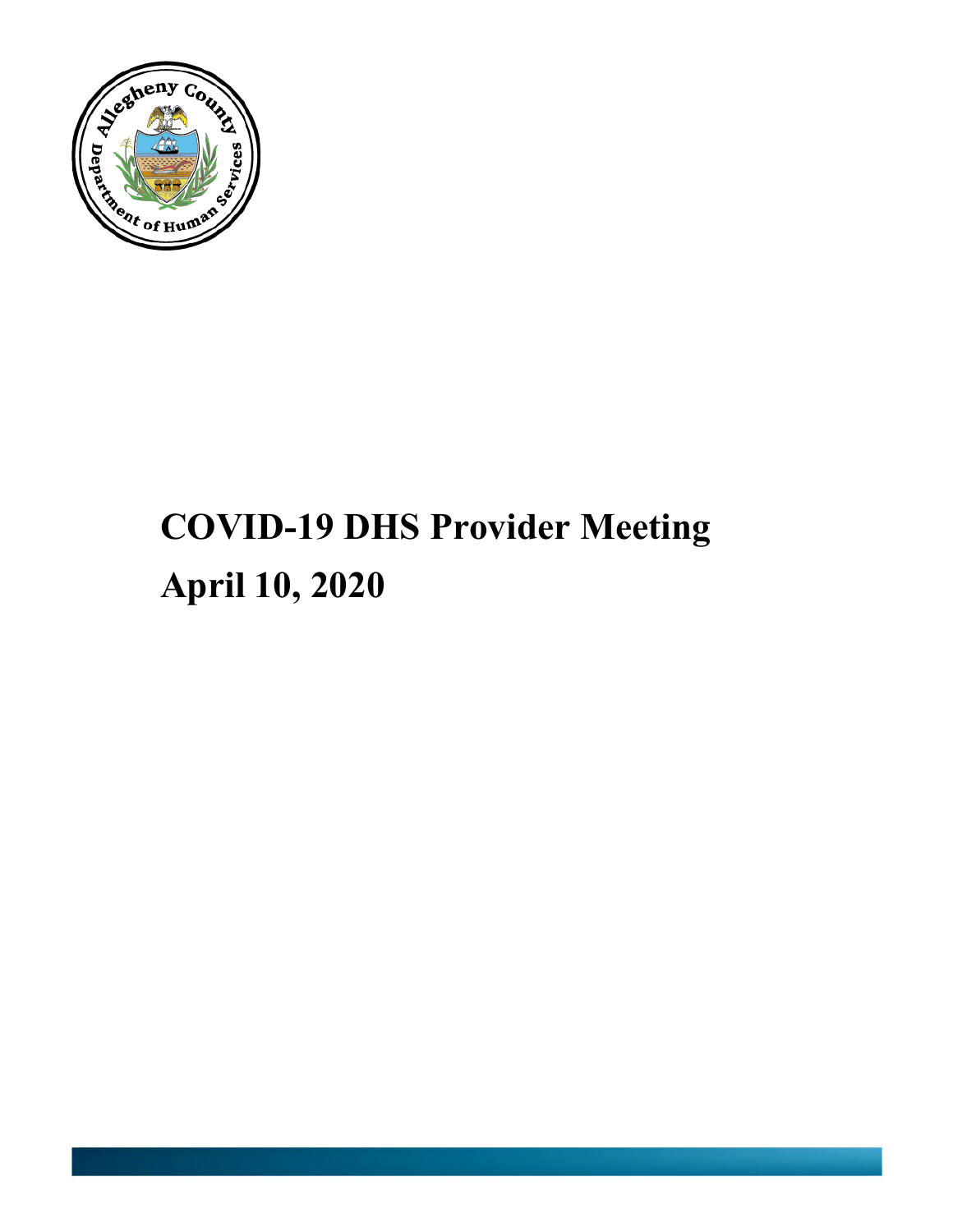# **General Information**

Beginning on Monday, 4-13-2020, these provider meetings will be held ony on Mondays, Wednesdays and Fridays.

• We will call special meetings if the need arises.

As of the time of this meeting (4-10-2020 at 4:30 pm) there are 788 confirmed cases and 18 deaths in the County.

• The Health Department released a [new dashboard](https://tableau.alleghenycounty.us/t/PublicSite/views/COVID-19AlleghenyCounty/COVID-19?iframeSizedToWindow=true&:embed=y&:showAppBanner=false&:display_count=no&:showVizHome=no&:origin=viz_share_link) that provides more detail and new information such as the number of tests administered.

Elizabeth Miller, M.D. Ph.D. and Kristin Ray, M.D. joined to talk about the Family Strengths Survey led by the Pittsburgh Study. This survey is tracking how families are doing so that we can tailor our responses.

- Week 1 Results (April 3-9)
	- o 1,399 participants.
	- o Families are struggling most with socially, mentally and emotionally supporting their children and keeping them well connected with friends, family, religious communities and neighbors.
	- o Parents are struggling with feeling well-adjusted socially, mentally and emotionally; adjusting to changes in work, employment or income; and protecting themselves and their families from COVID-19.
	- o Over 40% of respondents lost a job or had decreased income due to the pandemic.
- Please share the survey with families.
	- o [Click here to take the Family Strengths Survey.](https://pitt.co1.qualtrics.com/jfe/form/SV_6M8Al93aEwZP26N)
	- o A Spanish version of the survey can be found at [Haz clic](https://pitt.co1.qualtrics.com/jfe/form/SV_5vZxrMHKJTj4C3z) [aquí](https://pitt.co1.qualtrics.com/jfe/form/SV_5vZxrMHKJTj4C3z) [para tomar](https://pitt.co1.qualtrics.com/jfe/form/SV_5vZxrMHKJTj4C3z) [la Encuesta](https://pitt.co1.qualtrics.com/jfe/form/SV_5vZxrMHKJTj4C3z) [Fuerzas](https://pitt.co1.qualtrics.com/jfe/form/SV_5vZxrMHKJTj4C3z) [de la Familia.](https://pitt.co1.qualtrics.com/jfe/form/SV_5vZxrMHKJTj4C3z)
	- $\circ$  A phone version of the survey can be accessed by phone at (412) 692-8026.

Circles Pittsburgh also conducted a needs survey.

- 521 families participated (1,986 people).
- Identified needs: food and computers for children's schoolwork were the most requested items, followed by rental assistance and toilet paper.
- Employment and housing findings: At least 49% had experienced a change in employment due to COVID-19. Of those who experienced a job loss (32% of respondents), 61% have children.

DHS Key Indicator Data

- Key Indicators can now be found on a dashboard on [Allegheny County Analytics.](https://www.alleghenycountyanalytics.us/index.php/2020/03/16/allegheny-county-department-of-human-services-key-performance-indicators-covid-19/)
- March  $8<sup>th</sup>$  through present represents comparison to period of time prior.

The following indicators have changed significantly since the pre-COVID comparison period (March 1- 8):

- Calls to the Link have decreased 22%.
- Calls to child welfare have decreased 44%, but we are seeing a slight up-tick in recent days.
- Calls to the Elder Abuse Hotline have decreased by 55%.
- Reports of Need for older adults have decreased by 44%.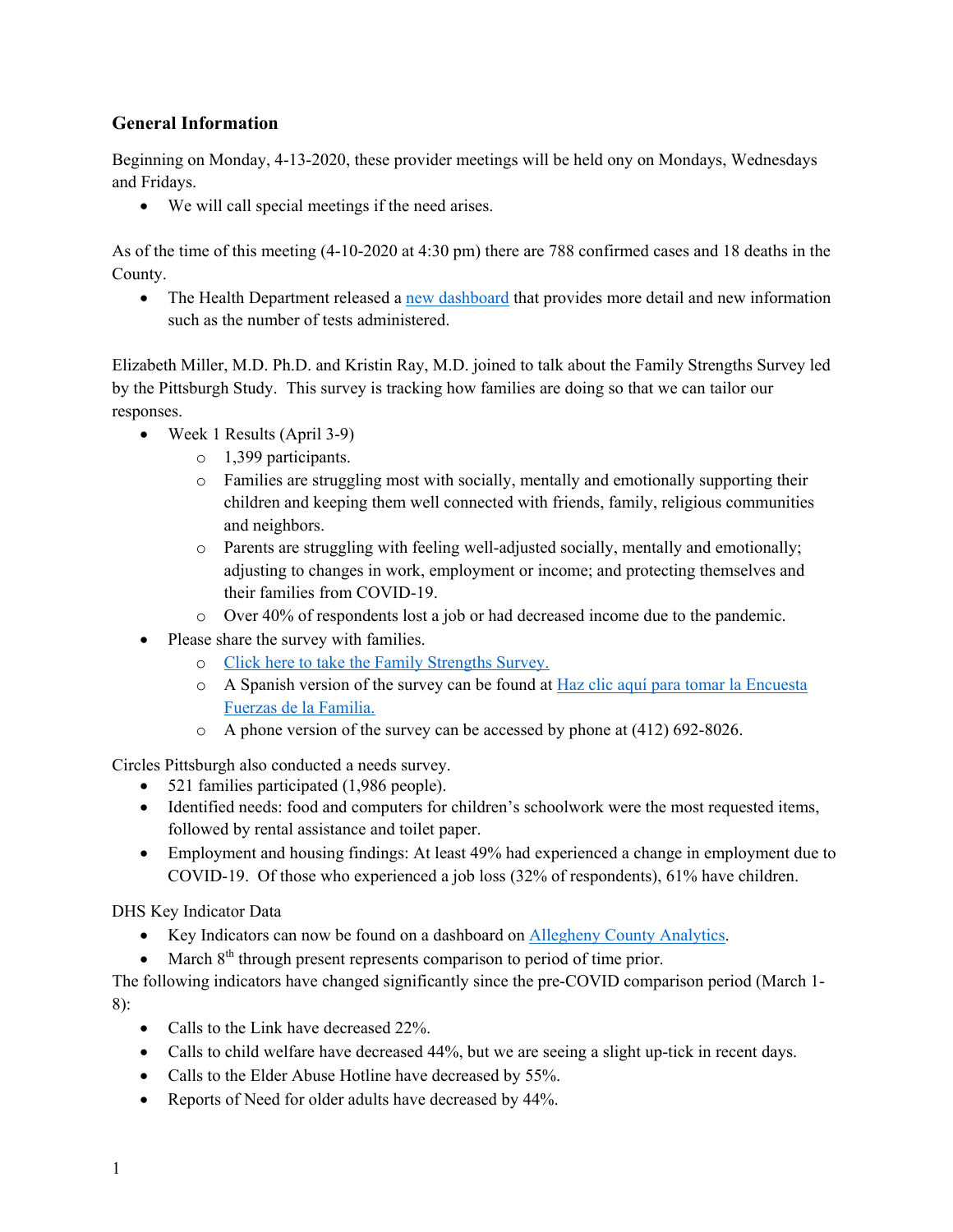- Calls to Director's Action Line (DHS complaint line) have decreased 22%.
- Number of bookings into the jail have decreased 53%.
- Average number of people held in the jail have decreased 18%.
- Number of new cases filed have decreased 75%.

The following indicators have remained relatively stable since the pre-COVID comparison period (March 1-8):

- Number of people in emergency shelters
- Number of children in placement however, we have seen declines in recent days, with record low numbers of children (88) in congregate care
- Calls to SeniorLine but calls are increasing in complexity
- Mental health crises

### 2-1-1 Call Data

- This past week (week of 4-6) saw the highest 2-1-1 call volume since  $2-1-2020$ .<sup>t</sup>
- Calls for financial assistance are continuing to increase.
- Volume of calls for food increased, surpassing COVID-specific calls.

New DHS Guidance for all housing/residential providers:

We have created a toolkit for residential providers with infection prevention and control guidance. It will be posted on our site soon.

- We worked closely with the Health Department and the toolkit draws on guidance provided by the CDC, PA Department of Health, Allegheny County Health Department and NY State Office of Mental Health.
- Highlighted guidance includes:
	- o Admissions
		- **Programs should continue accepting new client referrals and admitting new** clients.
		- All clients should be screened for COVID-19 symptoms and exposure.
		- Given the limitations in testing, programs cannot reasonably require a COVID-19 test as a condition of admission.
		- Clients should not be refused admission solely based on their COVID-19 status or health conditions that place them at greater risk of COVID-19.
		- **Programs are expected to isolate clients who are symptomatic and/or have tested** positive for COVID-19 onsite whenever possible and immediately contact the Health Department.
		- **Behavioral health and intellectual disability residential providers**, please work closely with your DHS office (Office of Behavioral Health or Office of Intellectual Disabilities) when pursuing any referrals to an offsite isolation and quarantine facility. We will arrange a quick case conference with you.
	- o Screening
		- Determine if the client has a fever.
		- Ask the client "Do you have a new or worsening cough today?"
		- Ask if the client has been exposed.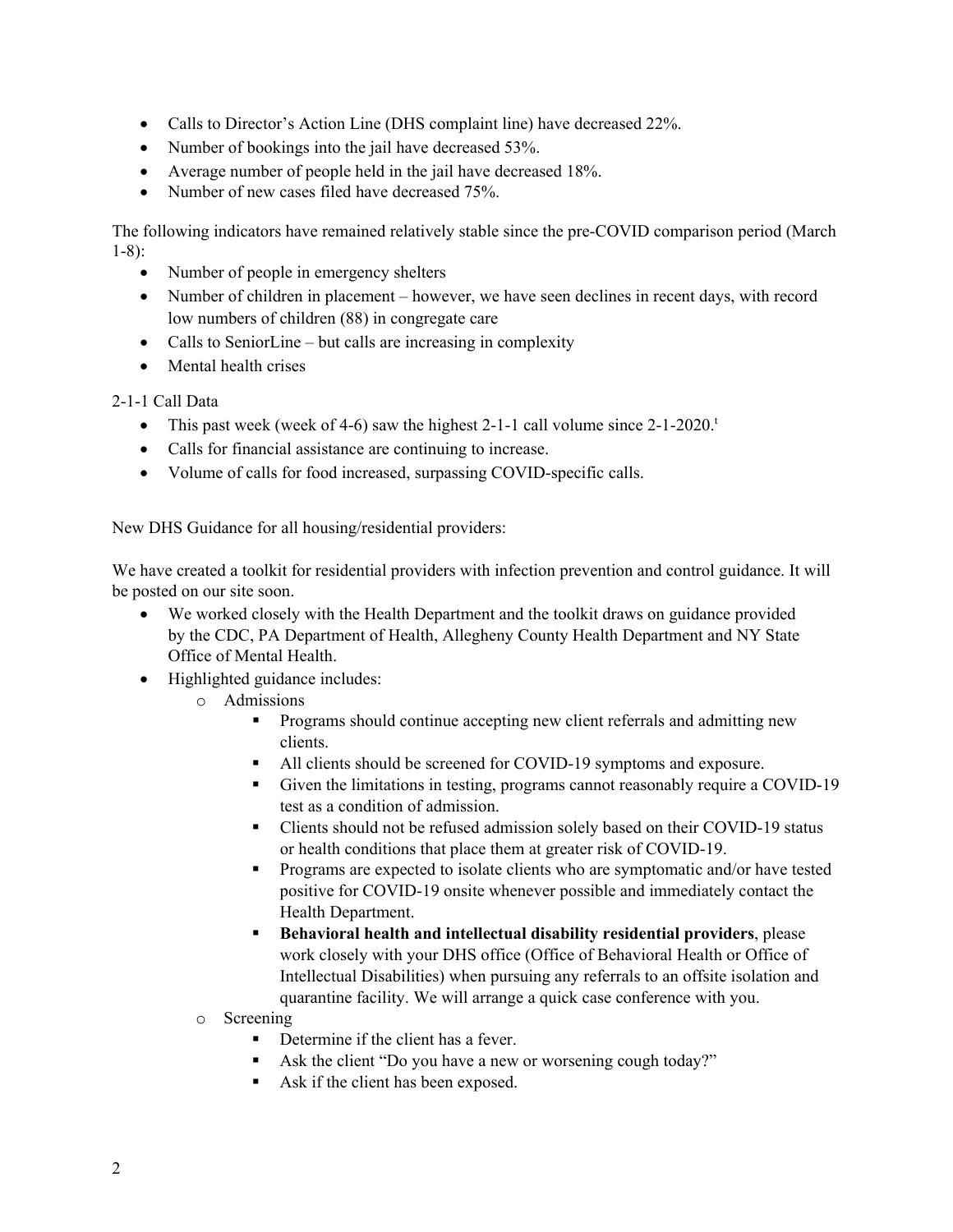- o If yes, follow the procedure in the guidance document and use standard protocols for medical emergencies.
- o Intake and isolation: Use the flow chart and guidance provided in the toolkit.

We are continuing to improve our website, located at [www.bit.ly/COVID19DHSProviders.](http://www.bit.ly/COVID19DHSProviders)

- The [Operational Changes Tracker](https://tableau.alleghenycounty.us/t/PublicSite/views/AlleghenyCountyHumanServicesOperationalChangesTracker/LandingPage?iframeSizedToWindow=true&%3Aembed=y&%3AshowAppBanner=false&%3Adisplay_count=no&%3AshowVizHome=no&%3Aorigin=viz_share_link#1) is now live.
- We have reorganized the site, moving all program-specific information to a menu bar at the top of the page.
- You can reach us by email at [DHS-COVID19planning@alleghenycounty.us.](mailto:DHS-COVID19planning@alleghenycounty.us) We will answer all questions and elevate issues to inform the network.

## **Legislative/Policy Updates**

#### Federal updates

.

Possible Fourth Wave stimulus update:

• Senate adjourned until Monday without a deal. Republicans want funding for businesses only but Democrats want to add funding for hospitals and local governments.

State and local updates

- The PA Department of Heath released a [Hospital Preparedness Dashboard](https://www.arcgis.com/apps/opsdashboard/index.html#/85054b06472e4208b02285b8557f24cf) showing the number of available beds and ventilators county by county.
- PA hospitals are asking Governor Wolf for more state funding after the \$50 million earmarked last week was exhausted.
	- 85% of hospitals in the state expect to run out of the highly protective N95 masks in the next four to seven days; 41% expect to run out within three days.

### **Food**

Many food distributions occurred across the county today. See slide presentation for pictures.

The food bank is further exploring home delivery. We hope to have more updates on that next week.

Provider food access calls are held on Tuesdays at 3:30 pm. See slide presentation for call-in information.

#### AAA food information

• No new updates since 4-6-2020.

### **Program Updates**

AAA

• No new updates since 4-9-2020.

### OCS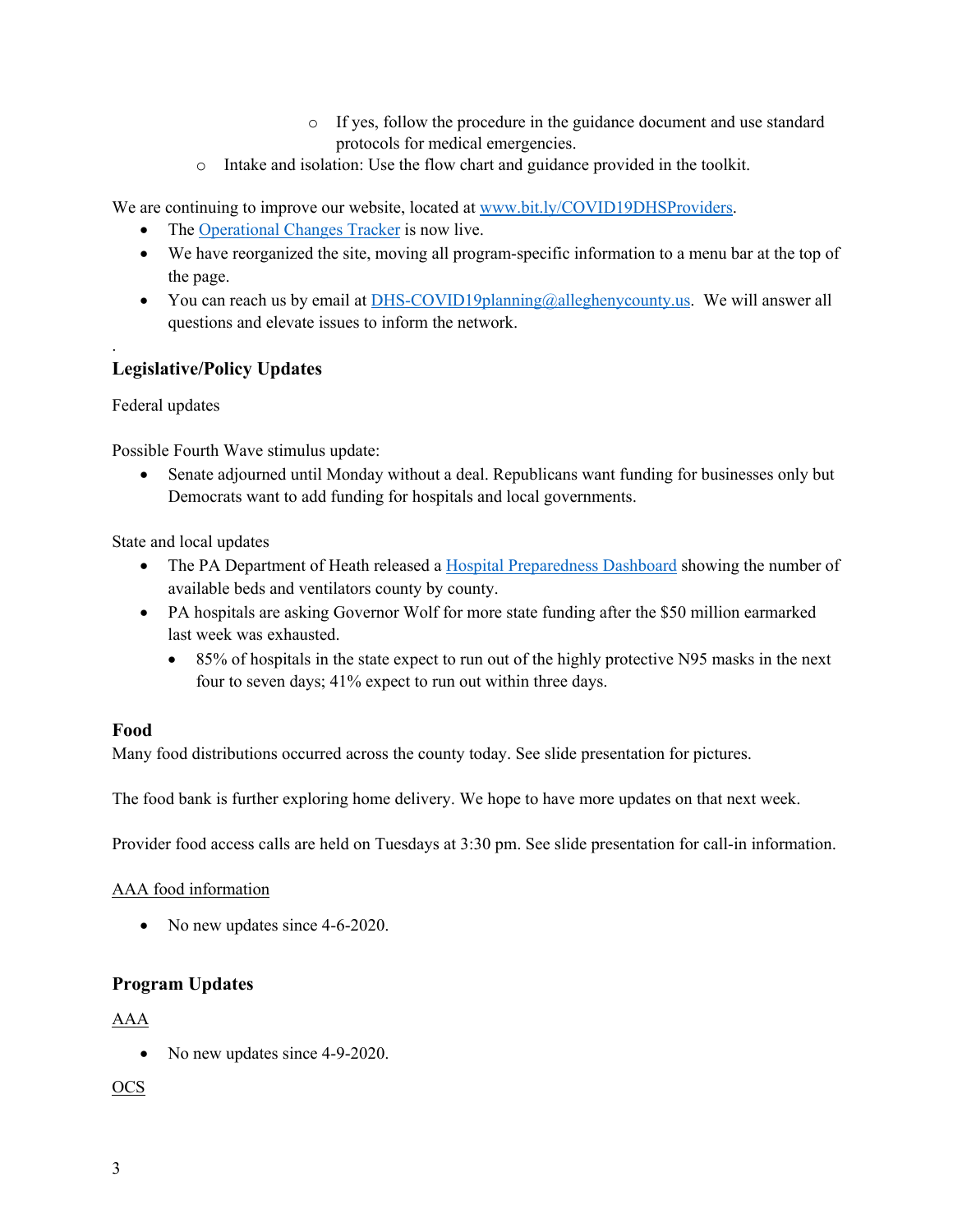- For childcare resources, please share ELRC contact information ( $\text{elrc5}(a)$ alleghenycounty.us or 412-350-3577) with your essential employees.
- We have moved employment information and resources to our [website.](https://bit.ly/COVID19DHSProviders)
- Homeless network
	- o We are still accepting referrals for the isolation and quarantine hotel.
	- o The provider call is on Tuesdays at 9:30 am. Call-in information is in the slide presentation.

### Behavioral Health

- PA DHS issued a fingerprinting update.
	- o The fingerprinting requirement is not waived because there has been no change to federal laws.
	- o Anyone needing fingerprinting should call the closest location for operating hours or see the [Pennsylvania Statewide interactive MAP of IdentGO](https://gcc01.safelinks.protection.outlook.com/?url=https%3A%2F%2Fpaproviders.us15.list-manage.com%2Ftrack%2Fclick%3Fu%3Df289fcffa5c7ce149542b94fa%26id%3Dae95c6a83e%26e%3D42f6041ad7&data=02%7C01%7Cdenise.macerelli%40alleghenycounty.us%7Ccf9c177e6f97466a692d08d7dd5700f0%7Ce0273d12e4cb4eb19f708bba16fb968d%7C0%7C0%7C637221238055777126&sdata=W0xpsocUHOW5J7w3PzXGR2AHiTFEVfdHq5olOm8aAR0%3D&reserved=0) [locations.](https://gcc01.safelinks.protection.outlook.com/?url=https%3A%2F%2Fpaproviders.us15.list-manage.com%2Ftrack%2Fclick%3Fu%3Df289fcffa5c7ce149542b94fa%26id%3Dae95c6a83e%26e%3D42f6041ad7&data=02%7C01%7Cdenise.macerelli%40alleghenycounty.us%7Ccf9c177e6f97466a692d08d7dd5700f0%7Ce0273d12e4cb4eb19f708bba16fb968d%7C0%7C0%7C637221238055777126&sdata=W0xpsocUHOW5J7w3PzXGR2AHiTFEVfdHq5olOm8aAR0%3D&reserved=0)
- DDAP is offering the following trainings:
	- o [When All that Changes is Everything](https://www.ddap.pa.gov/Documents/Training/When%20All%20That%20Changes%20is%20Everything%20Announcement.pdf) a series of three online discussions
	- o Self-Care [and Empathy](https://www.ddap.pa.gov/Documents/Training/Self-Care%20Announcement.pdf) virtual training on 4-14-2020 at 9am or 4-20-2020 at 9 am
- As a reminder, The FCC published a new Telehealth Funding Opportunity.
	- o [Directions to apply](https://docs.fcc.gov/public/attachments/FCC-20-44A1.pdf%3c) can be found here.
- Early intervention
	- o Approval has been granted to expand all infant/toddler early intervention services delivered and reimbursed using tele-intervention.
	- o Social work and nursing may now be provided (and billed) via tele-intervention.
	- o Guidelines can be viewed at [https://www.dhs.pa.gov/providers/Quick-](https://www.dhs.pa.gov/providers/Quick-Tips/Documents/PROMISeQuickTip242.pdf)[Tips/Documents/PROMISeQuickTip242.pdf.](https://www.dhs.pa.gov/providers/Quick-Tips/Documents/PROMISeQuickTip242.pdf)
	- o EI referrals are down significantly from pre-COVID levels.
		- Receiving only 20-30 referrals per week.
		- Evaluations are still being scheduled and services are available.

### OID/Autism

- We are seeing low availability of over the counter (OTC) drugs such as Tylenol in stores.
	- o Check your supply and contact your pharmacist to make sure you will have enough.
- As a reminder, continue to follow local information and directives, along with guidance from the PA Department of Health and the PA Office of Developmental Programs.
	- o Links to COVID-19 updates are available at MyODP.org [https://www.myodp.org/mod/page/view.php?id=26808.](https://gcc01.safelinks.protection.outlook.com/?url=https%3A%2F%2Fwww.myodp.org%2Fmod%2Fpage%2Fview.php%3Fid%3D26808&data=02%7C01%7Cmarian.tresky%40ALLEGHENYCOUNTY.US%7C5eb839c0b96140b6ba0208d7cccb72bc%7Ce0273d12e4cb4eb19f708bba16fb968d%7C0%7C0%7C637203046490297963&sdata=3Vnl0Uojgvy3bXfsnPBUxE%2B94mYuiYbm6xlgLw0TAhE%3D&reserved=0)

### CYF

- We have been working with A Second Chance Inc. to identify/train respite homes to shelter children safely when their parents are COVID-19 positive and other childcare supports are not available. We will share more details soon.
- A Second Chance is still providing fingerprinting at their Frankstown Ave. location.
- DHS is also looking into opening a fingerprinting site downtown.
	- o We hope to have details next week.